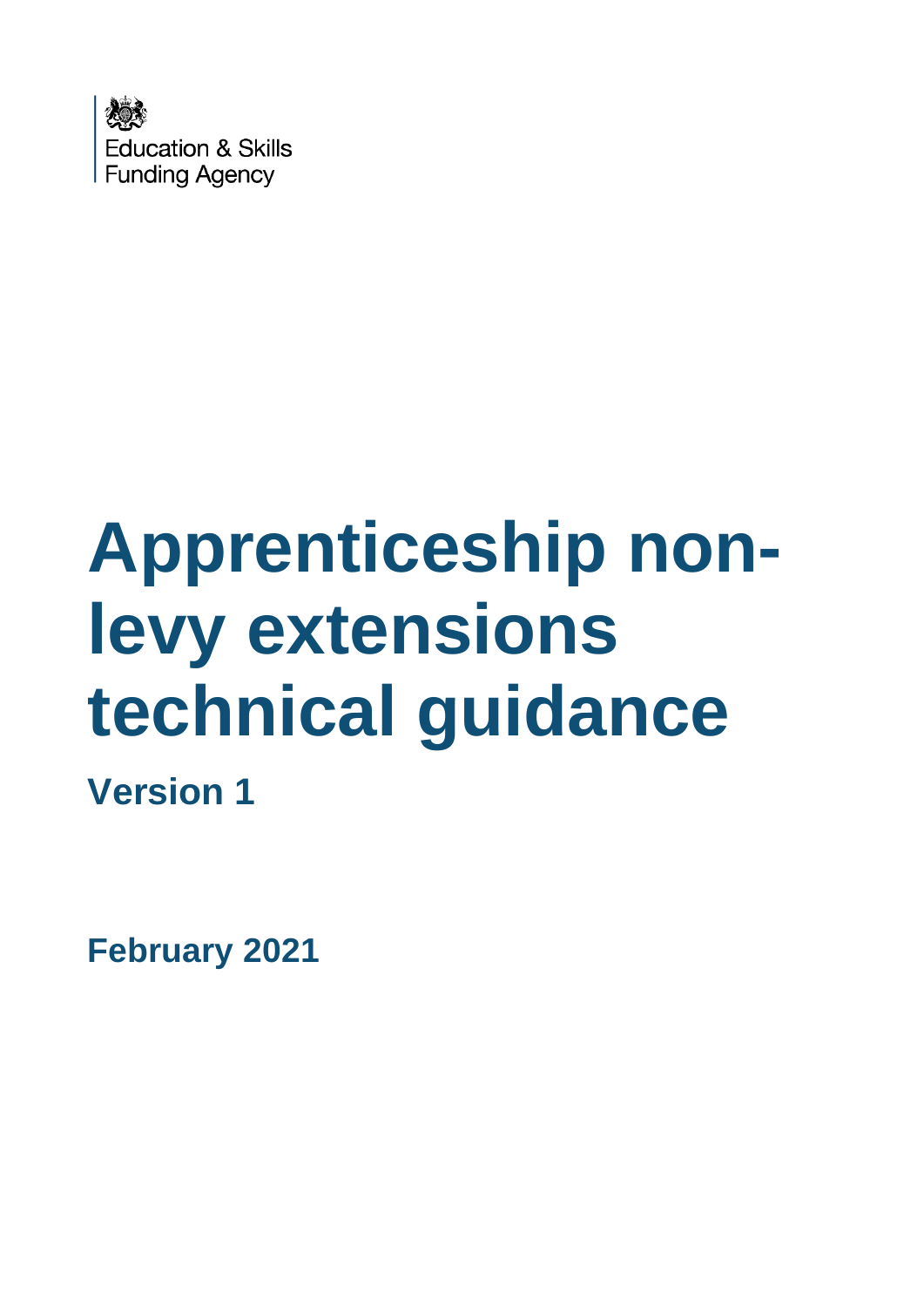# **Contents**

| Summary                       | 3              |
|-------------------------------|----------------|
| Who is this publication for?  | $\overline{4}$ |
| Understanding the terminology | 5              |
| Business case process         | 6              |
| Allocations methodology       | $\overline{7}$ |
| Contact us                    | 9              |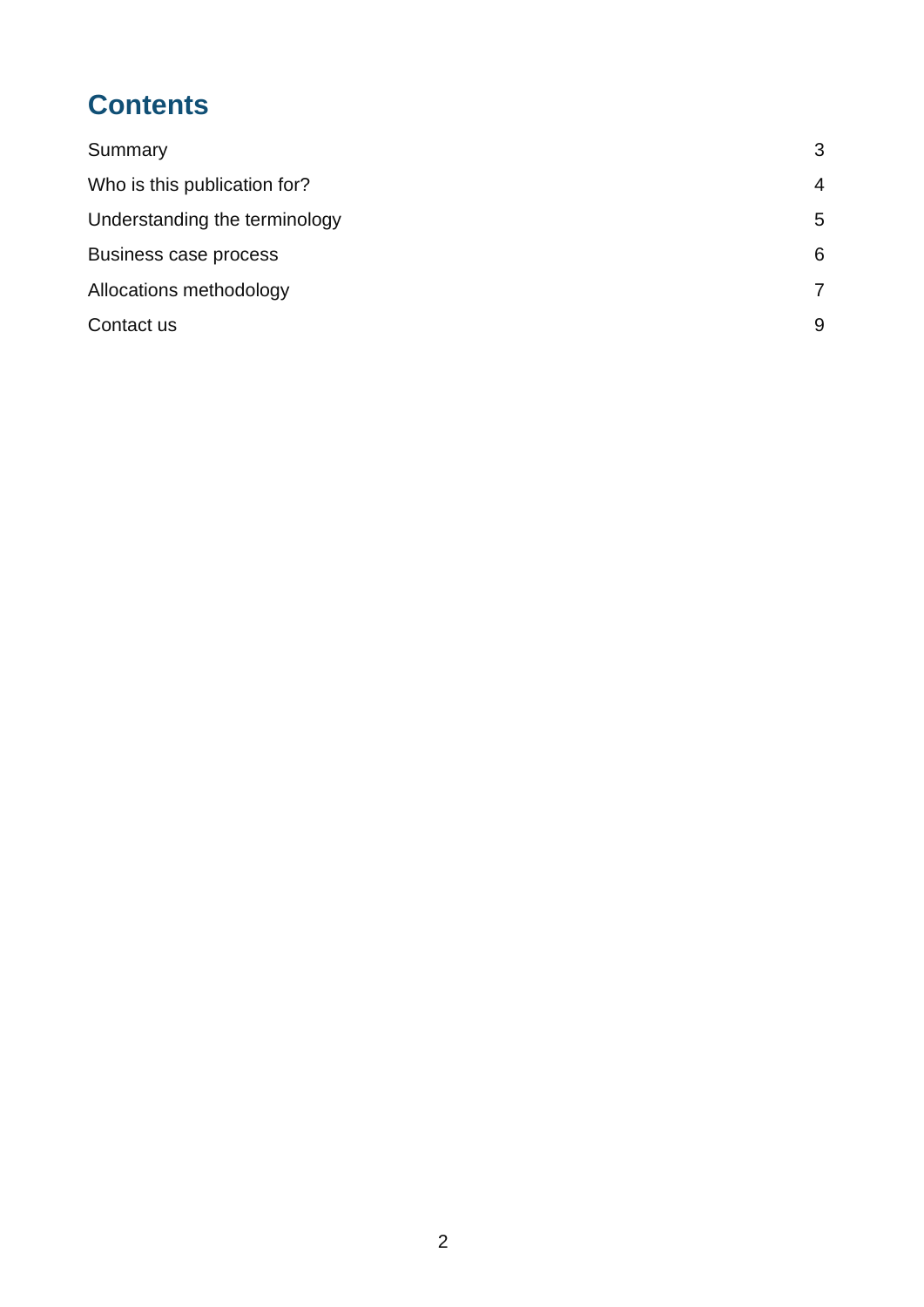#### <span id="page-2-0"></span>**Summary**

This document sets out how apprenticeship non-levy extension allocations for 1 April 2021 to 31 March 2022 have been calculated.

Allocation letters were issued in February 2021 through Manage your Education and [Skills Funding.](https://skillsfunding.service.gov.uk/)

We will publish an updated version of the apprenticeship performance-management rules [for training providers](https://www.gov.uk/government/publications/apprenticeship-funding-rules-2018-to-2019) in Spring 2021. These rules will set out how we will manage your contract.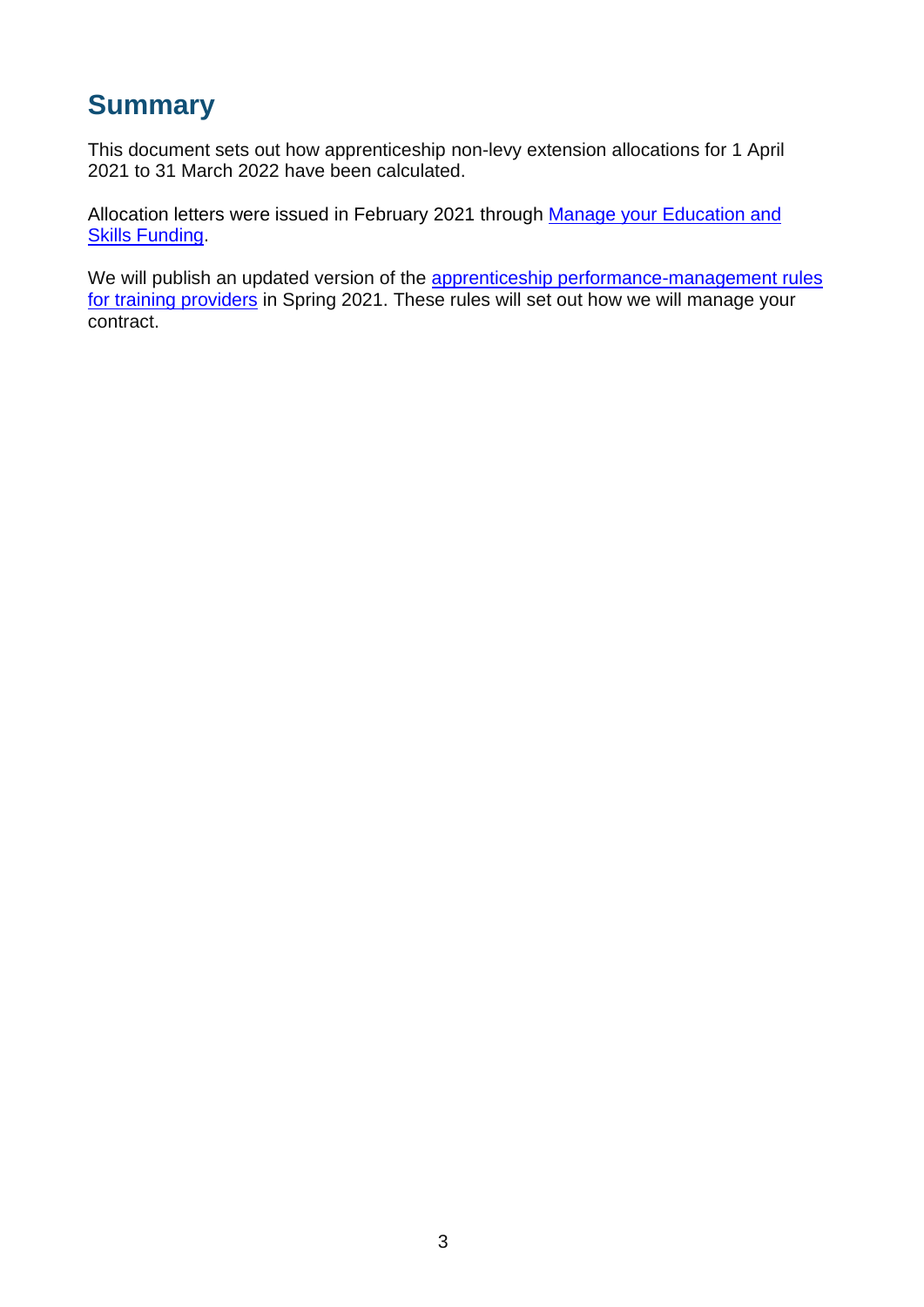## <span id="page-3-0"></span>**Who is this publication for?**

This document will be of interest to training providers with apprenticeship non-levy extension allocations for 1 April 2021 to 31 March 2022.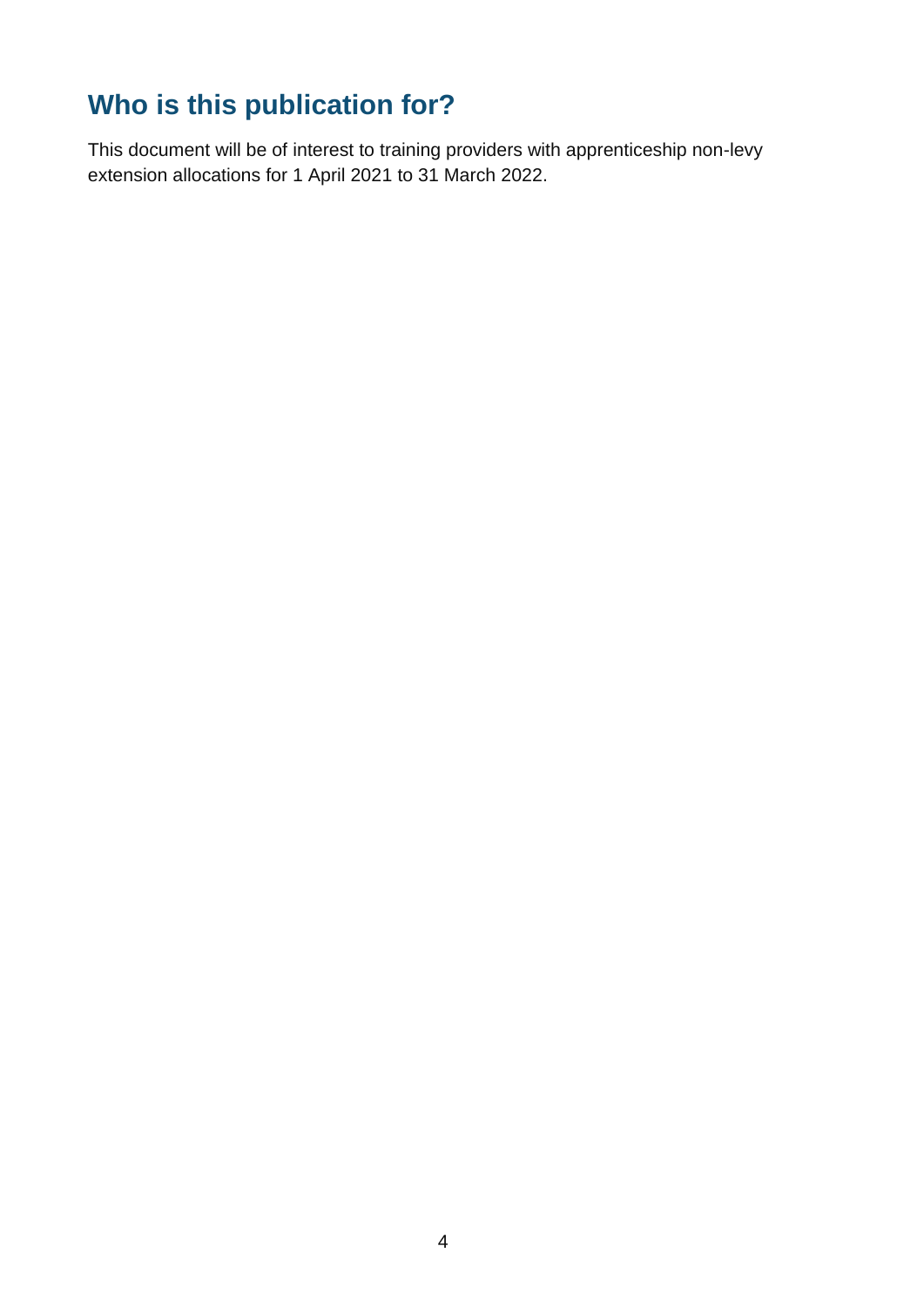## <span id="page-4-0"></span>**Understanding the terminology**

1. The terms 'we' and 'ESFA' refer to the 'Education and Skills Funding Agency' and associated staff.

2. When we refer to 'you' or 'providers', this includes colleges, higher education institutions, training organisations, local authorities and employers that receive funding from us to deliver education and training.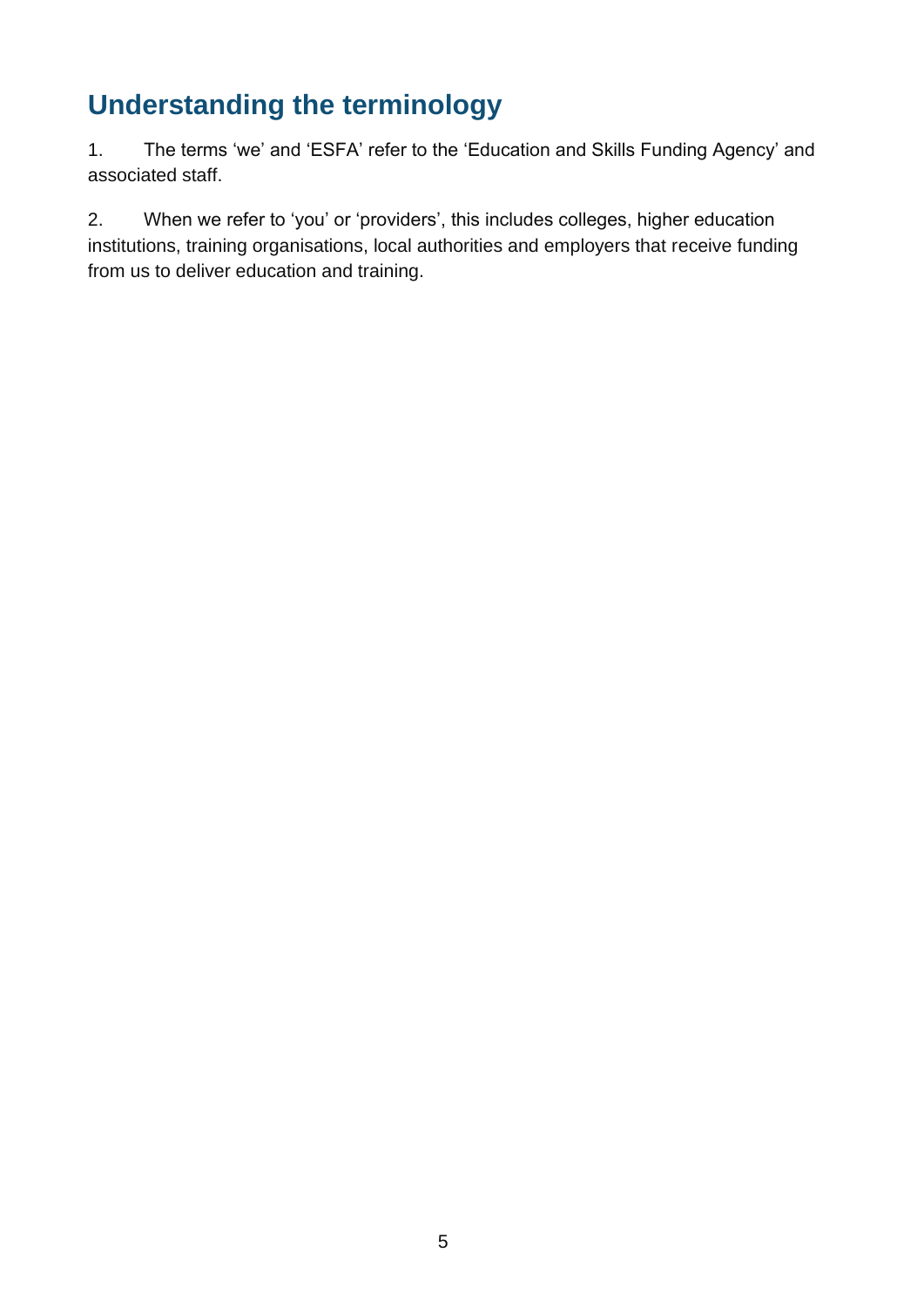#### <span id="page-5-0"></span>**Business case process**

3. If you had issues with your R04 data (November 2020 data submitted in December 2020) that you believe have significantly affected your allocation, you can raise a business case with us. Please complete the [business case template](https://www.gov.uk/government/publications/19-funding-allocations-guidance-2021-to-2022) if you need to raise a case.

4. The deadline for submitting a business case is 31 March 2021. We aim to communicate outcomes of business cases in May 2021.

5. If successful, changes will be reflected in contracts shortly after outcomes are communicated.

6. We will review all allocations using R09 data (April 2021 submitted in May 2021) to ensure they are set at the correct level. You do not need to submit a business case for us to review your allocation using your R09 data. We will communicate the outcomes of this review in June 2021.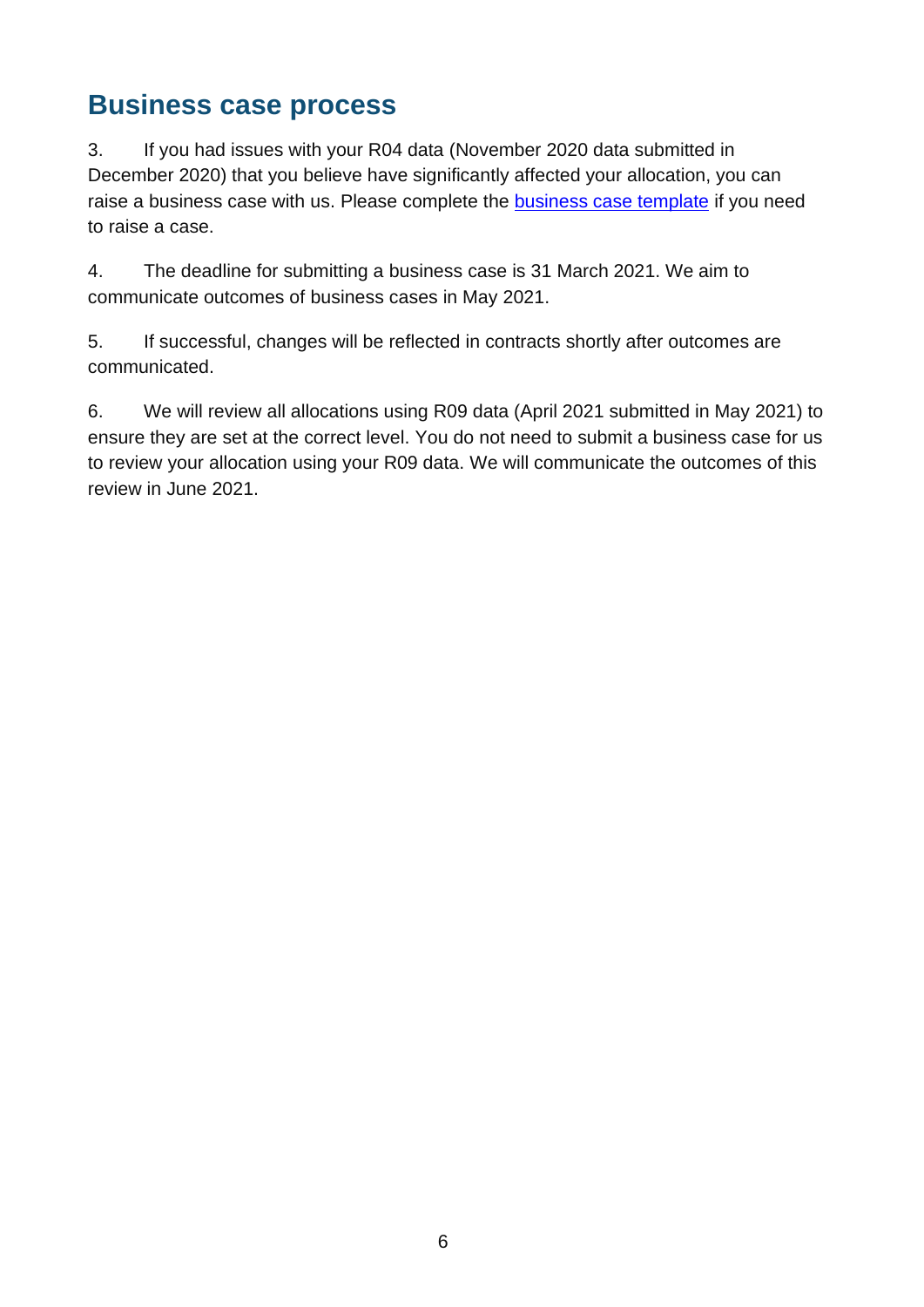## <span id="page-6-0"></span>**Allocations methodology**



7. We have used the same methodology for all providers to calculate allocations. We have used the same calculation for 16 to 18 and 19+ apprenticeships but we have run them separately, at age band level.

8. A minimum allocation of £1,000 has been set.

9. We have worked out your allocation by calculating all future costs occurring between 1 April 2021 and 31 March 2022 for apprentices that:

- you had on programme at the R04 data return (November 2020 data submitted in December 2020)
- plus those we forecast to be late notified starts learners that were not recorded on your R04 data return but were on programme (data lag) based on a national assumption (see table 1 below)
- plus those we forecast for new starts arising between your R04 data return and 31 March 2021
- 10. We assume that:
	- a. apprentices remain on programme until their planned end date and earn all on programme payments due
	- b. apprentices achieve on their planned end date and earn their achievement payment on this date
	- c. that your delivery mix and profile remains consistent
	- d. a co-investment rate of 5% is applied from April 2019

11. To forecast the funding required for new starts arising between your R04 data return and 31 March 2021 we take the number of starts you delivered between December 2019 to March 2020. We then calculate how much funding was required for those starts between 1 April 2020 and 31 March 2021 and add this value to your allocation.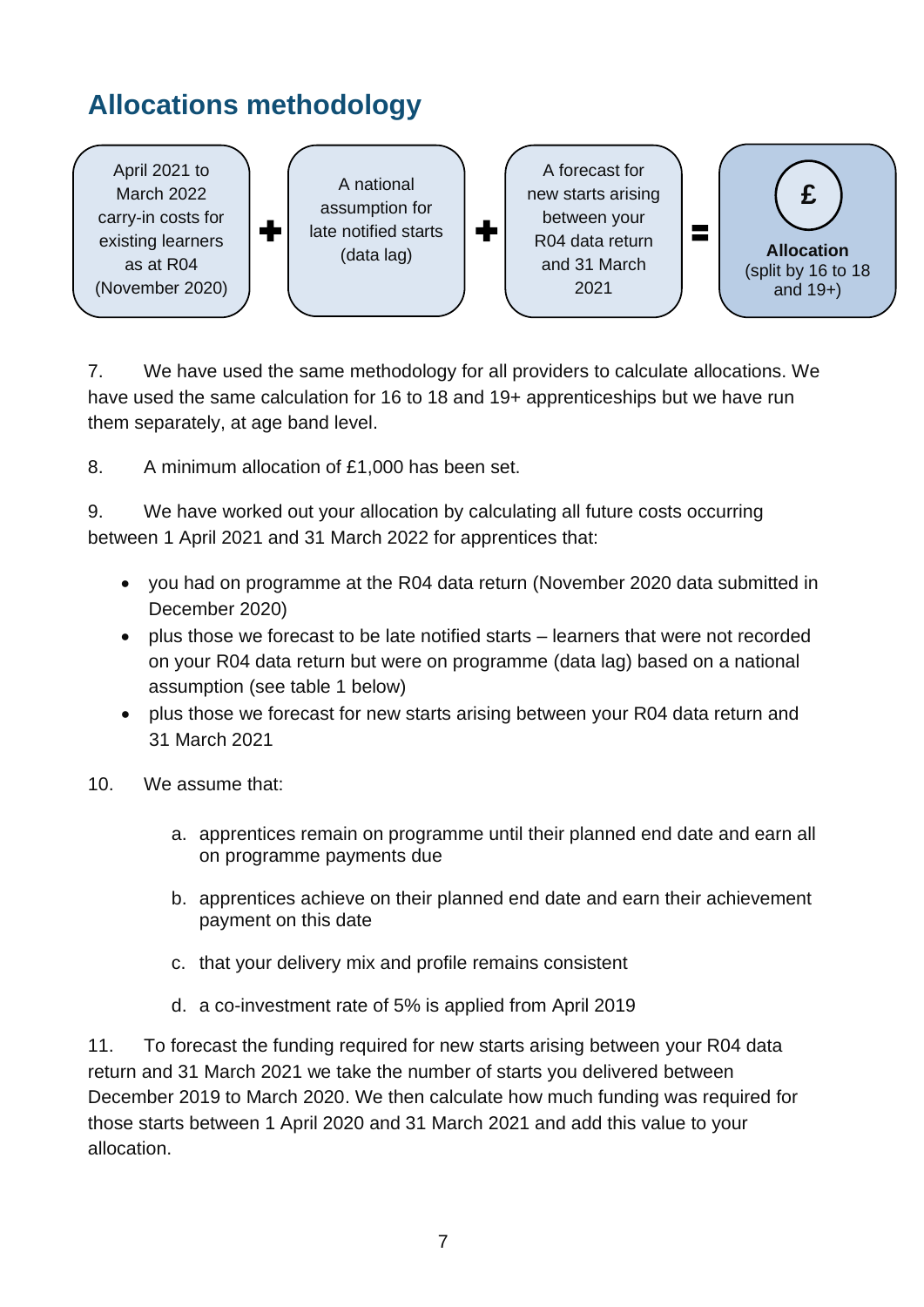12. The methodology we have used to forecast the number of new starts arising between your R04 data return and the end of March is different to the methodology we used for 2020 to 2021 allocations. We have simplified our approach this year to migitate the impact of COVID-19 on allocations.

|                       | August 2020 | September 2020 | October 2020 | November 2020 |
|-----------------------|-------------|----------------|--------------|---------------|
| 16 to 18 data lag $%$ | 107%        | 112%           | 119%         | 156%          |
| 19+ data lag $%$      | 110%        | 111%           | 117%         | 151%          |

#### **Table 1: National assumption for data lag**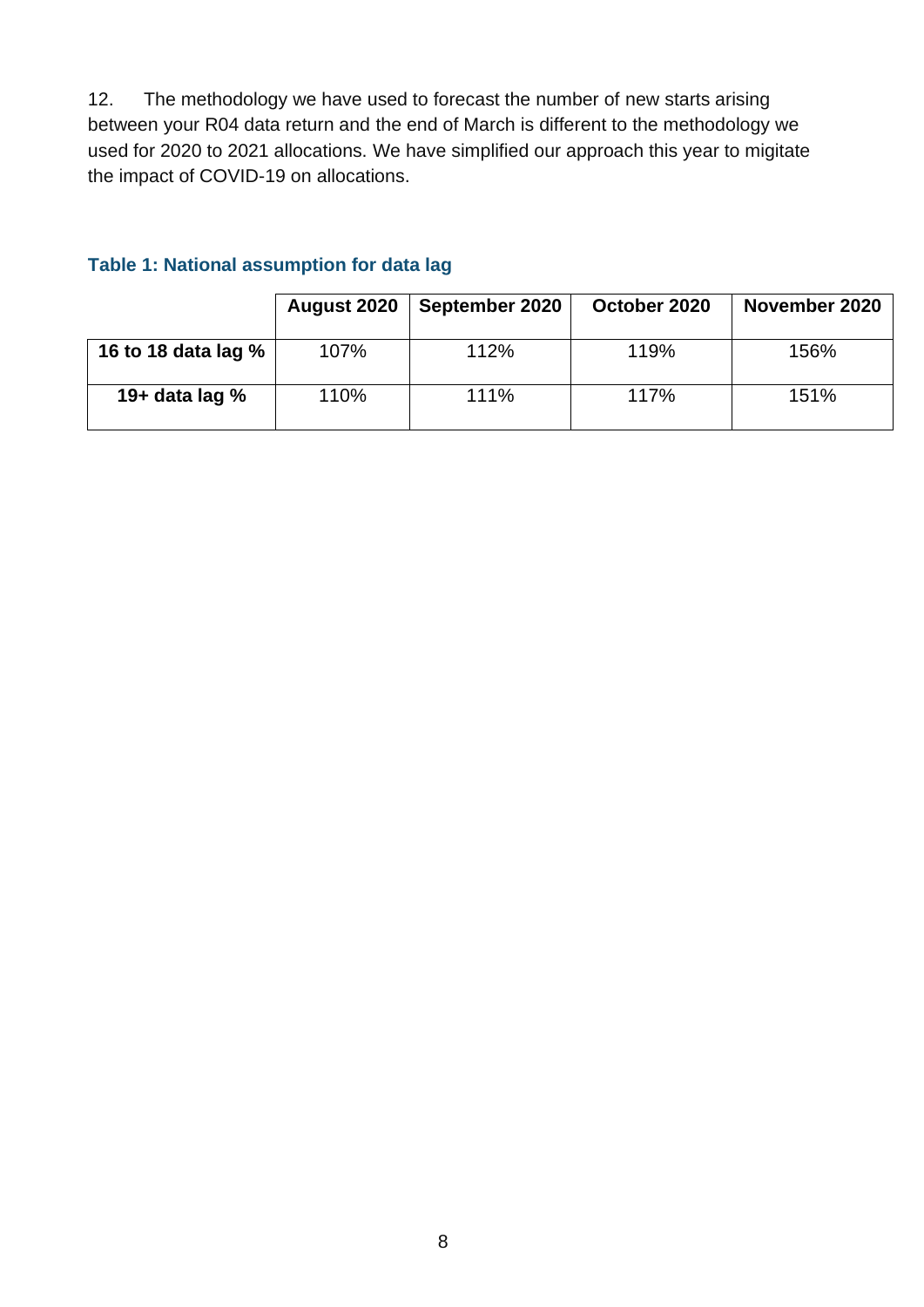### <span id="page-8-0"></span>**Contact us**

If you have a query, please contact us using our **online form**.